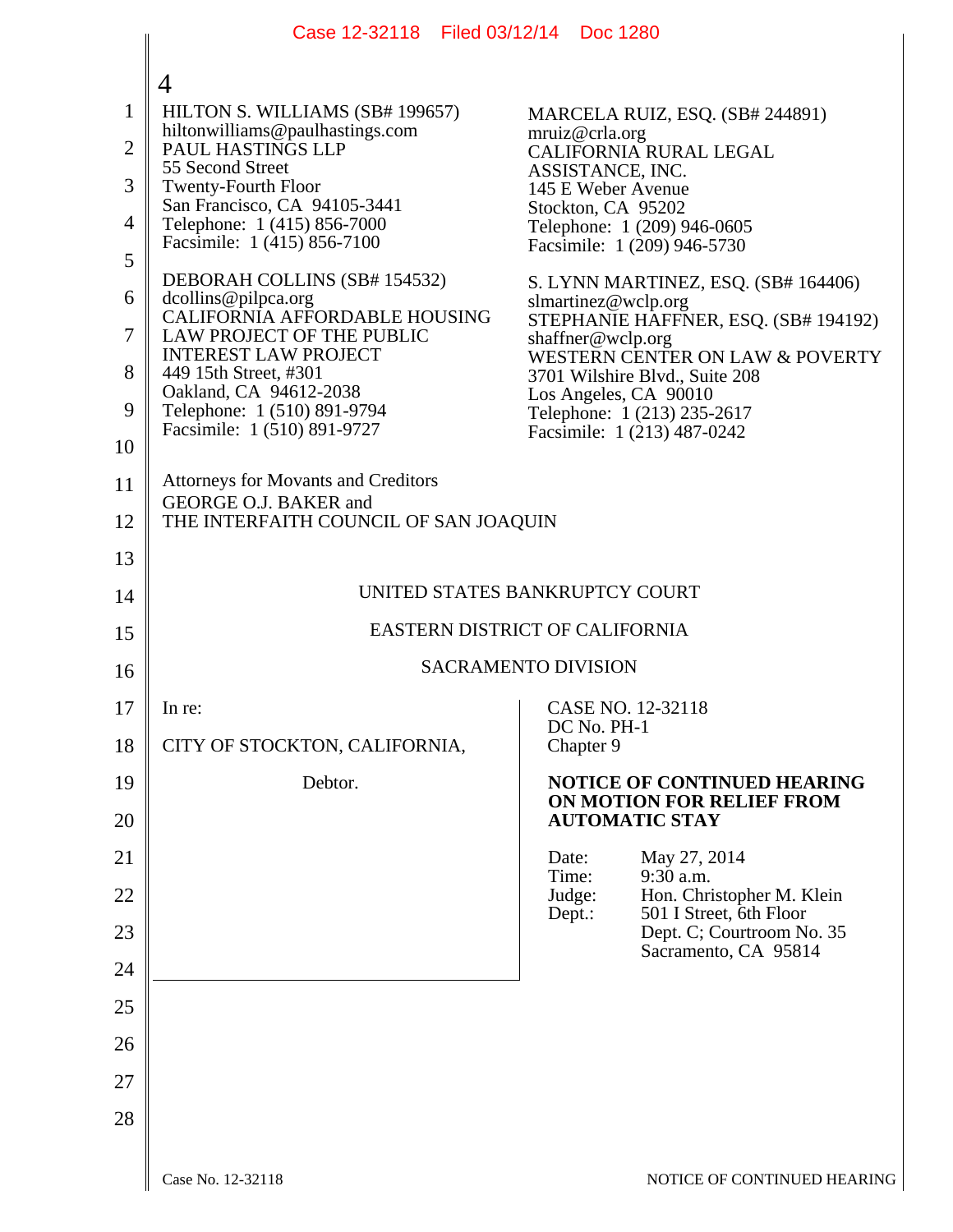## 2

3

4

1

## **NOTICE OF CONTINUED HEARING ON MOTION FOR RELIEF FROM AUTOMATIC STAY**

## **TO THE UNITED STATES TRUSTEE, ALL PARTIES AND THEIR COUNSEL OF RECORD:**

5 6 7 8 9 10 11 12 13 14 15 16 On November 29, 2012, George O.J. Baker and the Interfaith Council of San Joaquin filed their Notice of Motion, Motion, Memorandum of Points and Authorities, and supporting papers on behalf of the Price Judgment Creditors seeking an order granting relief from the automatic stay imposed by these bankruptcy proceedings to allow Movants to seek enforcement of a stipulated judgment entered by the United States District Court for the Eastern District of California in the case of *Price, et al. v. City of Stockton, California, et al.*, Case No. CV S-02-0065 LKK KJM ("*Price* Judgment"). The hearing on the Motion was scheduled to take place January 8, 2013, at 9:30 a.m., before the Honorable Christopher M. Klein at the courthouse identified in the caption above. By agreement, the hearing was continued to April 9, 2013, then to May 21, 2013, and after that to July 16, 2013, again to September 10, 2013, once more to October 22, 2013, again to November 18, 2013, then to January 14, 2014, again to February 25, 2014, and after that to April 15, 2014 to accommodate the parties' mediation efforts.

17 18 19 20 21 22 23 24 **PLEASE TAKE NOTICE** that George O.J. Baker and the Interfaith Council of San Joaquin, pursuant to their further agreement with the Debtor, City of Stockton, California, hereby continue the hearing on their Motion For Relief From Automatic Stay from April 15, 2014 to May 27, 2014 at 9:30 a.m., before the Honorable Christopher M. Klein at the courthouse identified in the caption above. In accordance with the parties' agreement, the continuance of the hearing on the Motion For Relief From Automatic Stay filed by George O.J. Baker and the Interfaith Council of San Joaquin on behalf of the Price Judgment Creditors is without prejudice of any kind whatsoever to any of Movants' rights in connection with their Motion.

25 26 27 28 **PLEASE TAKE FURTHER NOTICE** that any written opposition, objection, or response to the Motion should be filed with the Court pursuant to all applicable Federal Rules of Bankruptcy Procedure and Local Rules of Practice for the United States Bankruptcy Court for the Eastern District of California, and served upon all appropriate parties including, but not limited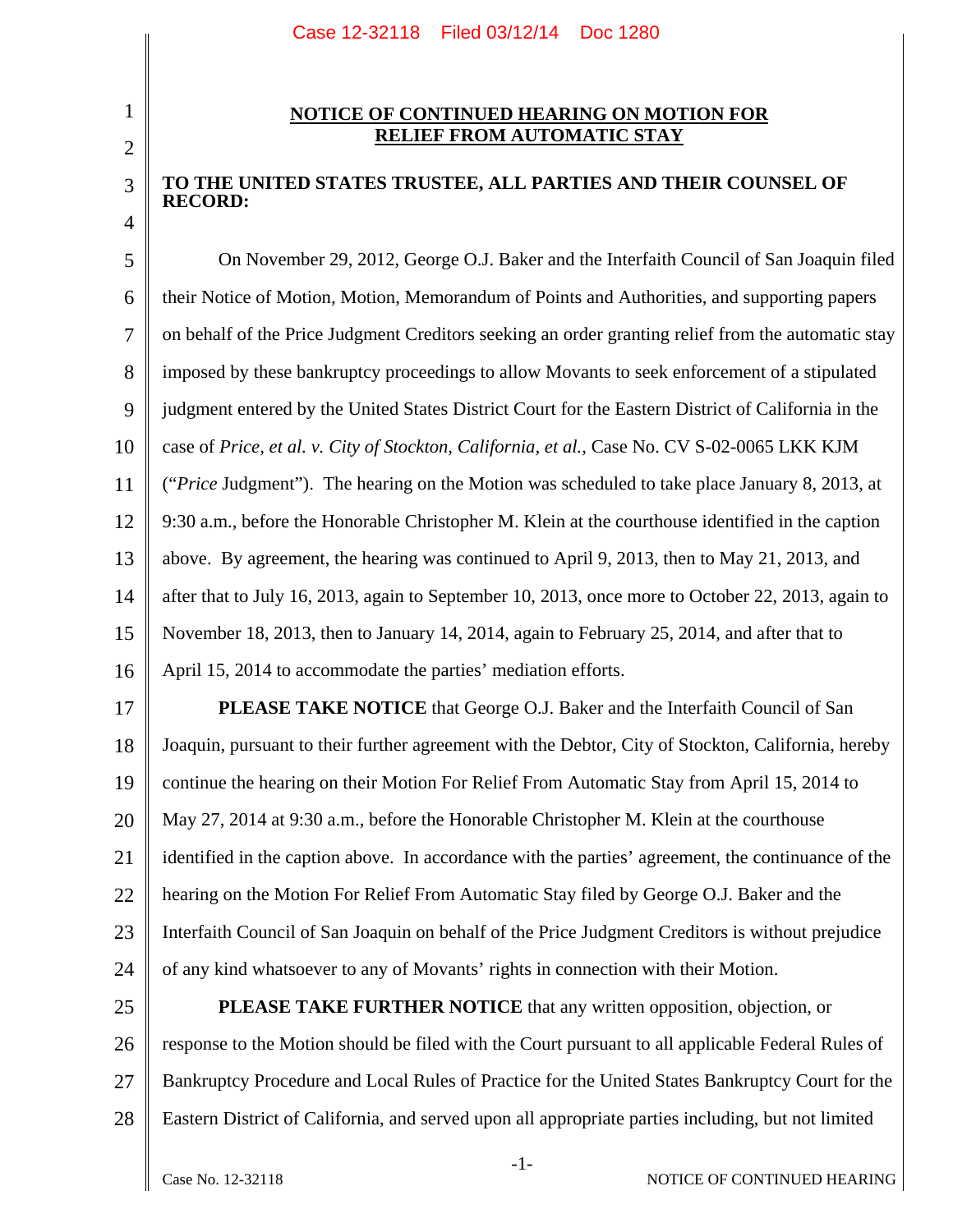## Case 12-32118 Filed 03/12/14 Doc 1280

1 2 3 4 to, counsel for the parties, counsel for the Price Judgment Creditors (via ECF or at the address stated in the above caption), and Trustee's counsel. The timeframes for the filing of any such written opposition, objection, or response to the Motion shall be calculated in accordance with the continued hearing date of May 27, 2014.

5 6 7 8 9 10 11 12 13 14 15 16 17 18 19 20 21 22 23 24 As demonstrated in Movants' previously-filed Memorandum Of Points And Authorities, and as summarized below, cause exists to order relief from the automatic bankruptcy stay to enforce the *Price* Judgment before Judge Karlton in the United States District Court for the Eastern District of California for at least three reasons. First, the *Price* Judgment requires the construction of 340 lower income housing units to replace residences demolished as a result of redevelopment. Only 161 of the replacement units have in fact been completed to date and, under federal law, these are outstanding equitable obligations – not monetary debts – and are accordingly not dischargeable in a bankruptcy proceeding. Second, the *Price* Judgment required the creation of a \$1.45 million fund to be paid to eligible claimants for relocation assistance. After five years, and well prior to the City's bankruptcy filing, the remaining balance (which is over \$1 million) was required to be set aside in a restricted fund of the Stockton Redevelopment Agency, to be used only for construction of extremely low income housing. When California's redevelopment agencies were dissolved, the City of Stockton as "successor agency" – a legal entity separate from the City itself – elected to assume the former relocation agency's obligations. The obligations in the *Price* Judgment regarding the relocation assistance fund are thus not obligations of the City at all but, rather, of the City in its capacity as the "successor agency" and are accordingly not properly included within this bankruptcy estate. Finally, any analysis of the various factors that Courts consider in evaluating whether to grant relief from stay favors the Price Judgment Creditors and their efforts to enforce the long-overdue obligations in the *Price* Judgment.

25 26 27 Pursuant to Section 362 of the Bankruptcy Code, the *Price* Judgment Creditors respectfully request that the Court enter an order granting relief from the automatic bankruptcy stay to permit judicial enforcement of the *Price* Judgment.

28

NOTICE OF CONTINUED HEARING